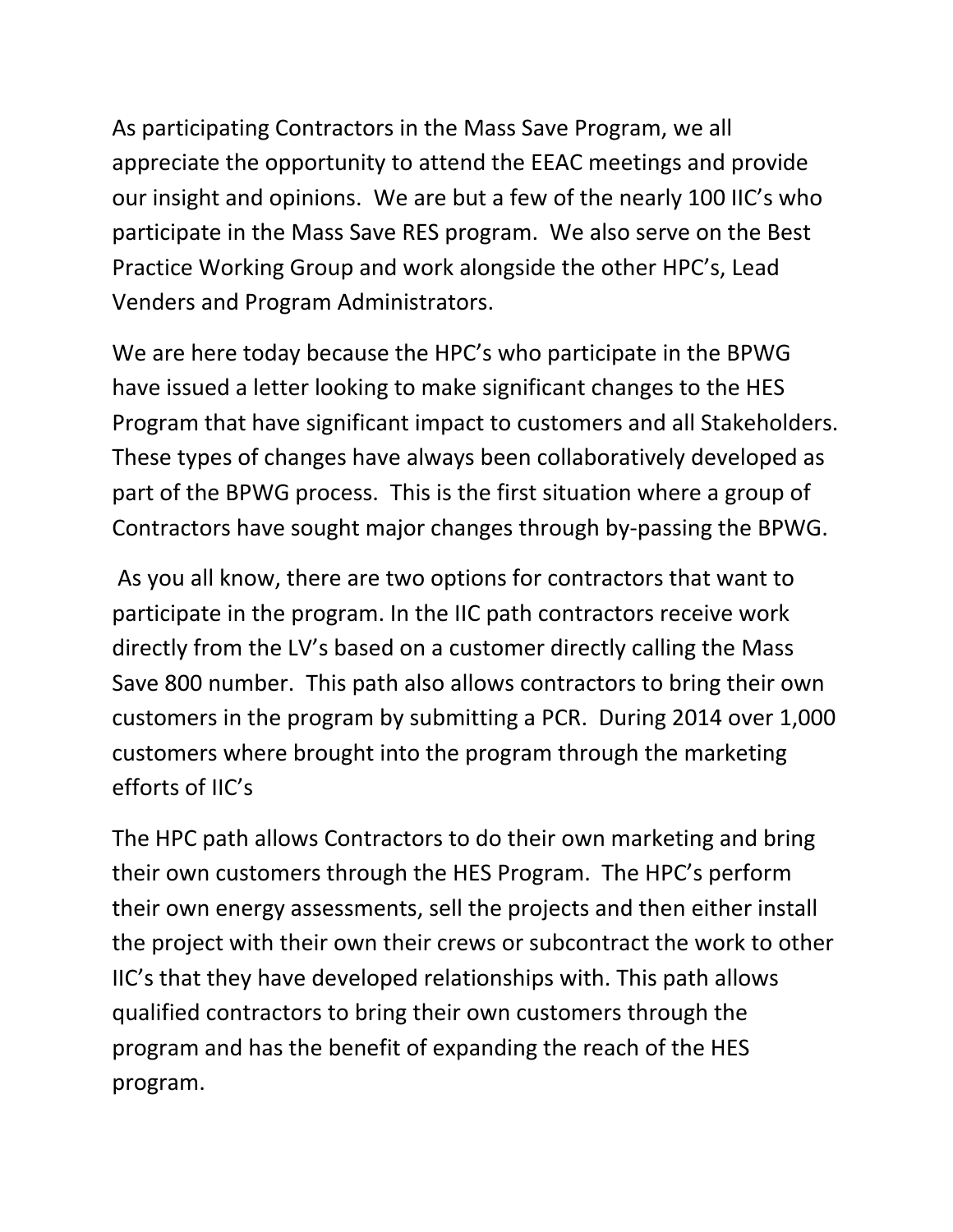The current HES program was designed with consistent oversight for the IIC's and HPC's equally. All contractor's participating in the program, contract with and report directly to the LV. All inspections for both IIC's and HPC's are completed by the same LV. This ensures that all contractors, regardless if they are HPC's or IIC's are held to the same standard and are accountable in the exact same way.

We are here to address a letter that the HPC community submitted to the EEAC last week. This letter includes 4 initiatives that the HPC's are asking to be implemented in the next 3 year plan. These initiatives directly impact Customers as well as the IIC contractor community. We were not made aware of this letter until this past week.

As a result of these changes, we have reached out to the greater IIC contractor community to alert them to the changes that are being requested. We sent out a 3 question survey asking the IIC's to provide their feedback. More than 85% of the IIC's participated in the survey. This is the highest participation level we have experienced and shows the importance of this issue.

We asked a total of 3 questions:

## *Question 1: Do you feel the HPC's should be able to contract directly with the PA's.*

YES: 32%

NO: 68%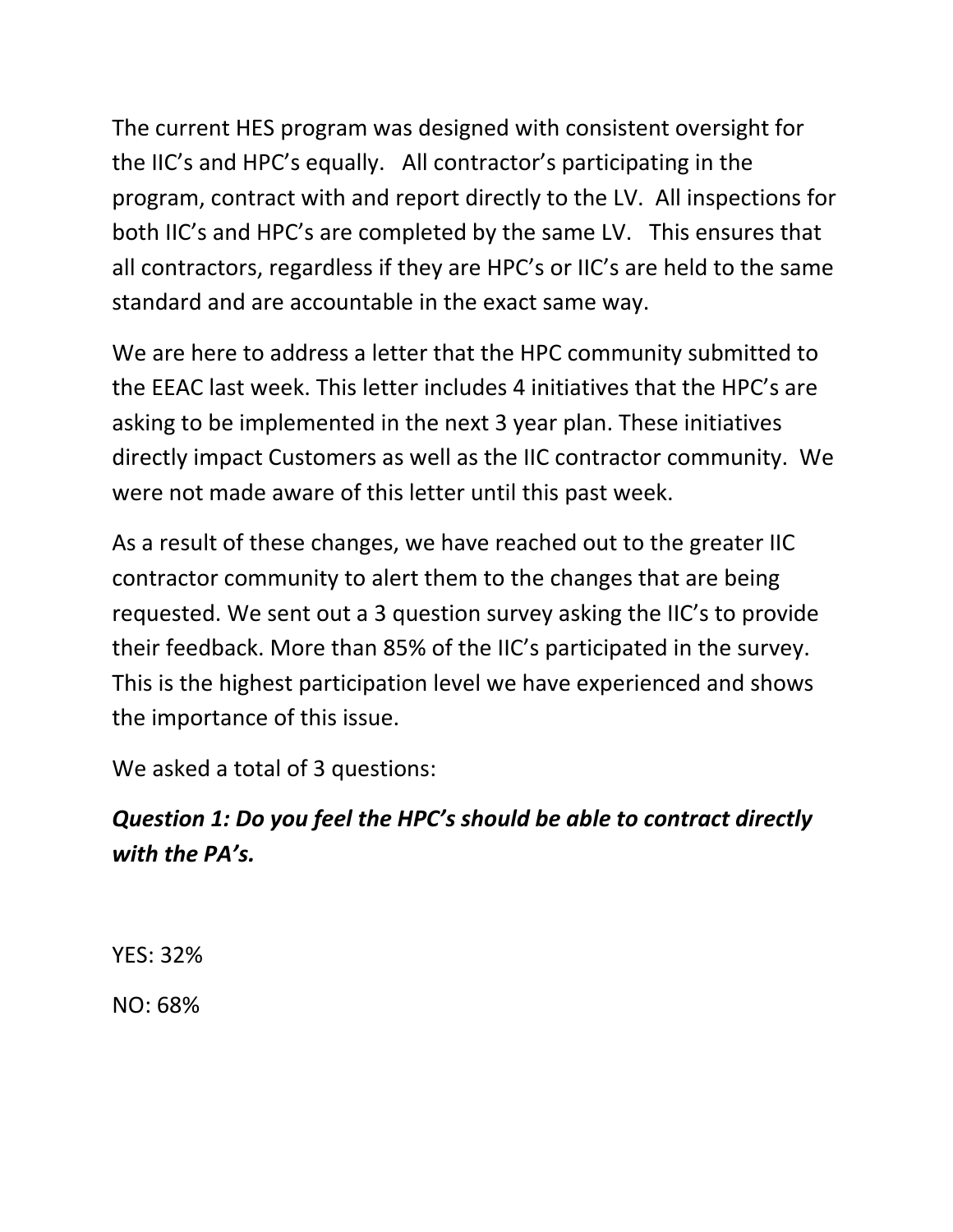## *Question 2: Do you feel the HPC's should be allowed to receive leads that come into the 800 Mass Save Line?*

YES: 25%

NO: 75%

## *Question 3: Do you feel the HPC's should be exempt from LV inspections?*

YES: 25%

NO: 75%

As you can see this is an overwhelming response from the IIC community and clearly does not support the HPC initiatives.

The fourth initiative requests the creation of a position for an HPC on the Residential Management Committee. While we are not in a position to respond as to the appropriateness of this request, we feel that there should be opportunities for IIC's, HPC's and LV alike to serve on this committee.

It is also unclear how many HPC's actually support these initiatives. We feel it is important to know if there is broad HPC support for these initiatives, especially in light of the low IIC support.